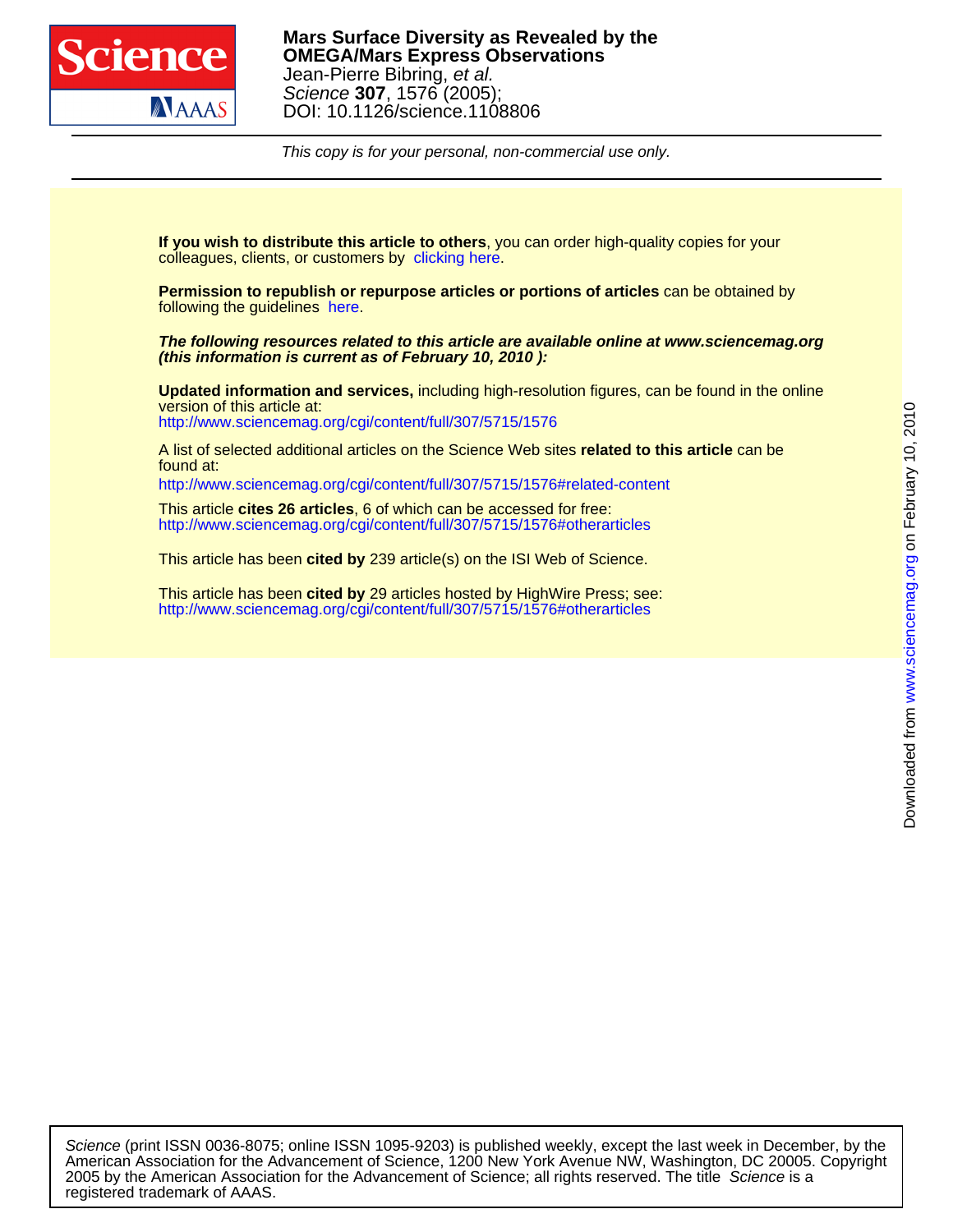#### **MARS EXPRESS: OMEGA**

ma Ray Spectrometer (GRS) has discovered extensive regions of enhanced near-surface hydrogen abundance that are estimated to contain up to 5 to  $10\%$  water by mass (12). OMEGA's positive detection of hydrated minerals in selected exposed outcrops increases the likelihood that some, if not most, of the mid-latitude hydrogen detected by the GRS is also in the form of hydrated minerals (1). The ensemble of water-bearing mineral species identified thus far on Mars, and the geological settings in which they are found, appear to require surface climatic conditions that were distinctly warmer and wetter than they are today. Determining whether these more clement environments were local or global, transient or long-lived, will require a more complete knowledge of the range of mineral species present, and their geological context.

OMEGA's discovery of multiple ancient water-rich Earth-like surface environments on Mars should redouble efforts to explore the martian surface widely for signs of past life. Later this year, NASA's Mars Reconnaissance Orbiter will be launched with a powerful suite of new remote-sensing instruments that include

CRISM, the Compact Reconnaissance Imaging Spectrometer for Mars, which has more than 10 times the spatial resolution of OMEGA. If all goes as planned, CRISM will join OMEGA to further define the extent and nature of martian water-formed mineral deposits. The future for orbital remote sensing of Mars continues to look rosy. However, as we look ahead to NASA and ESA's plans for the next decade, there are signs that a large and obvious "rover gap" is developing, given that the two or three rovers currently planned will not be sufficient to explore the diversity of scientifically exciting surface sites identified from orbit. If the successful ongoing Mars missions are teaching us anything, it is that the surface of Mars is even more diverse than had previously been thought, especially at sub-kilometer spatial scales. While the fine-scale diversity of the martian surface increases the chances of finding evidence for previously habitable or inhabited environments, it also increases the number of places that need to be searched. As best we can now determine, Mars has exposed on its surface today a record of its early environment that is better preserved than, and at least as interesting as, that of Earth. If true, then achieving equivalent levels of insight into the early histories of both planets will ultimately require equivalent levels of exploration and investigation.

#### References

- 1. J.-P. Bibring et al., Science 307, 1576 (2005); published online 17 February 2005 (10.1126/science.1108806).
- 2. Y. Langevin et al., Science 307, 1581 (2005); published online 17 February 2005 (10.1126/science.1109438).
- 3. Y. Langevin, F. Poulet, J.-P. Bibring, B. Gondet, Science 307, 1584 (2005); published online 17 February 2005 (10.1126/science.1109091).
- 4. A. Gendrin et al., Science 307, 1587 (2005); published online 17 February 2005 (10.1126/science.1109087).
- 5. R. E. Arvidson et al., Science 307, 1591 (2005); published online 17 February 2005 (10.1126/science.1109509).
- 6. J. F. Mustard et al., Science 307, 1594 (2005); published online 17 February 2005 (10.1126/science.1109098).
- 7. S. W. Squyres et al., Science 305, 794 (2004).
- 8. S. W. Squyres et al., Science 306, 1698 (2004).
- 9. P. R. Christensen, R. V. Morris, M. D. Lane, J. L. Bandfield, M. C. Malin, J. Geophys. Res. 106, 23873 (2001).
- 10. L. E. Kirkland, K. C. Herr, J. W. Salisbury, Appl. Opt. 40, 4852 (2001).
- 11. M. C. Malin, K. S. Edgett, Science 290, 1927 (2000).
- 12. W. C. Feldman et al., Science 297, 75 (2002); published online 30 May 2002 (10.1126/science.1073541).

10.1126/science.1110530

### RESEARCH ARTICLE

# Mars Surface Diversity as Revealed by the OMEGA/Mars Express Observations

## Jean-Pierre Bibring,<sup>1\*</sup> Yves Langevin,<sup>1</sup> Aline Gendrin,<sup>1</sup> Brigitte Gondet,<sup>1</sup> François Poulet,<sup>1</sup> Michel Berthé,<sup>1</sup> Alain Soufflot,<sup>1</sup> Ray Arvidson,<sup>2</sup> Nicolas Mangold,<sup>3</sup> John Mustard,<sup>4</sup> P. Drossart,<sup>5</sup> and the OMEGA team<sup>6</sup>

The Observatoire pour la Minéralogie, l'Eau, les Glaces, et l'Activité (OMEGA) investigation, on board the European Space Agency Mars Express mission, is mapping the surface composition of Mars at a 0.3- to 5-kilometer resolution by means of visible–near-infrared hyperspectral reflectance imagery. The data acquired during the first 9 months of the mission already reveal a diverse and complex surface mineralogy, offering key insights into the evolution of Mars. OMEGA has identified and mapped mafic iron-bearing silicates of both the northern and southern crust, localized concentrations of hydrated phyllosilicates and sulfates but no carbonates, and ices and frosts with a water-ice composition of the north polar perennial cap, as for the south cap, covered by a thin carbon dioxide–ice veneer.

Many questions about the evolution of Mars, including the nature of surface-atmosphere interactions, the water and  $CO<sub>2</sub>$  cycles on short

<sup>1</sup>Institut d'Astrophysique Spatiale (IAS), Bâtiment 121, 91405 Orsay Campus, France. <sup>2</sup>Earth and Planetary Sciences, Washington University, St. Louis, MO 63130, USA. <sup>3</sup>Interactions et Dynamique des Environnements de Surface (IDES), Bâtiment 509, 91405 Orsay Campus, France. <sup>4</sup>Geological Sciences, Brown University, Providence, RI 02912, USA. <sup>5</sup>Laboratoire d'Etudes Spatiales et d'Instrumentation en Astrophysique (LESIA), Observatoire de Paris, 92195 Meudon, France. <sup>6</sup>The OMEGA co-investigator team: Michel Berthé,<sup>1</sup> Jean-Pierre Bibring,<sup>1</sup> Stéphane Erard,<sup>1</sup> Olivier Forni,<sup>1</sup> Aline Gendrin,<sup>1</sup> Brigitte Gondet,<sup>1</sup> François Poulet,<sup>1</sup> Alain Soufflot,<sup>1</sup> Michel Combes,<sup>2</sup> Pierre Drossart,<sup>2</sup> Thérèse Encrenaz,<sup>2</sup> Thierry Fouchet,<sup>2</sup> Riccardo Merchiorri,<sup>2</sup> GianCarlo Belluci,<sup>3</sup> Francesca Altieri,<sup>3</sup> Vittorio Formisano,3 Guillaume

to long time scales, crustal formation and evolution, and the role of water in creating and sustaining habitable environments, require

Bonello,<sup>4</sup> Fabricio Capaccioni,<sup>4</sup> Pricilla Cerroni,<sup>4</sup> Angioletta Coradini,<sup>4</sup> Sergio Fonti,<sup>5</sup> Volodia Kottsov,<sup>6</sup> Nikolai Ignatiev,<sup>6</sup> Vassili Moroz,<sup>6</sup> Dimitri Titov,<sup>6</sup> Ludmilla Zasova,<sup>6</sup> Nicolas Mangold,<sup>7</sup> Patrick Pinet,<sup>8</sup> Sylvain Douté,<sup>9</sup> Bernard Schmitt,<sup>9</sup> Christophe Sotin,<sup>10</sup> Ernst Hauber,<sup>11</sup> Harald Hoffmann,<sup>11</sup> Ralf Jaumann,<sup>11</sup> Uwe Keller,<sup>12</sup> Ray Arvidson,<sup>13</sup> John Mustard,<sup>14</sup> Tom Duxbury,<sup>15</sup> François Forget.<sup>16</sup> [Affiliations: <sup>1</sup>IAS, Bâtiment 121, 91405 Orsay Campus, France. 2LESIA, Observatoire de Paris, 92195 Meudon, France. <sup>3</sup>Istituto di Fisica dello Spazio Interplanetario–Istituto Nazionale di AstroFisica (INAF), 00133 Rome, Italy. 4Istituto di Astrofisica Spatiale–INAF, 00133 Rome, Italy. 5University of Lecce, 73100 Lecce, Italy. <sup>6</sup>IKI, 117997 Moscow, Russia. <sup>7</sup>IDES, Bâtiment 509, 91405 Orsay Campus, France.

understanding its mineralogy and composition. Analyses of data from OMEGA  $(1)$ , the hyperspectral visible and infrared imaging spectrometer on board the Mars Express European Space Agency (ESA) mission (2), reveal a diverse and complex surface mineralogy pertinent to these outstanding Mars problems. Here, we describe key surface materials in the form of mafic iron-bearing silicates, ices and frosts, and hydrated minerals and sediments, which have been identified by OMEGA.

During the first 9 months of operations, OMEGA has acquired the spectra of more than 20 million pixels along  $\sim$  100 tracks. With an

\*To whom correspondence should be addressed. E-mail: bibring@ias.u-psud.fr

<sup>8</sup>Observatoire Midi-Pyrénées, 31400 Toulouse, France. <sup>9</sup>Laboratoire de Planétologie, 38041 Grenoble, France. <sup>10</sup>Planétologie, Université de Nantes, 44322 Nantes, France. <sup>11</sup>Deutschen Zentrum für Luft-and Raumfahrt (DLR), 12489 Berlin, Germany. 12Max Planck Institut für Sonnensystemforschung (MPS), 37191 Lindau, Germany. 13Earth and Planetary Sciences, Washington University, St. Louis, MO 63130, USA. 14Geological Sciences, Brown University, Providence, RI 02912, USA. <sup>15</sup>Jet Propulsion Laboratory, Pasadena, CA, 91109 USA. 16Laboratoire de Météorologie Dynamique, Université Paris 6, 75252 Paris, France.]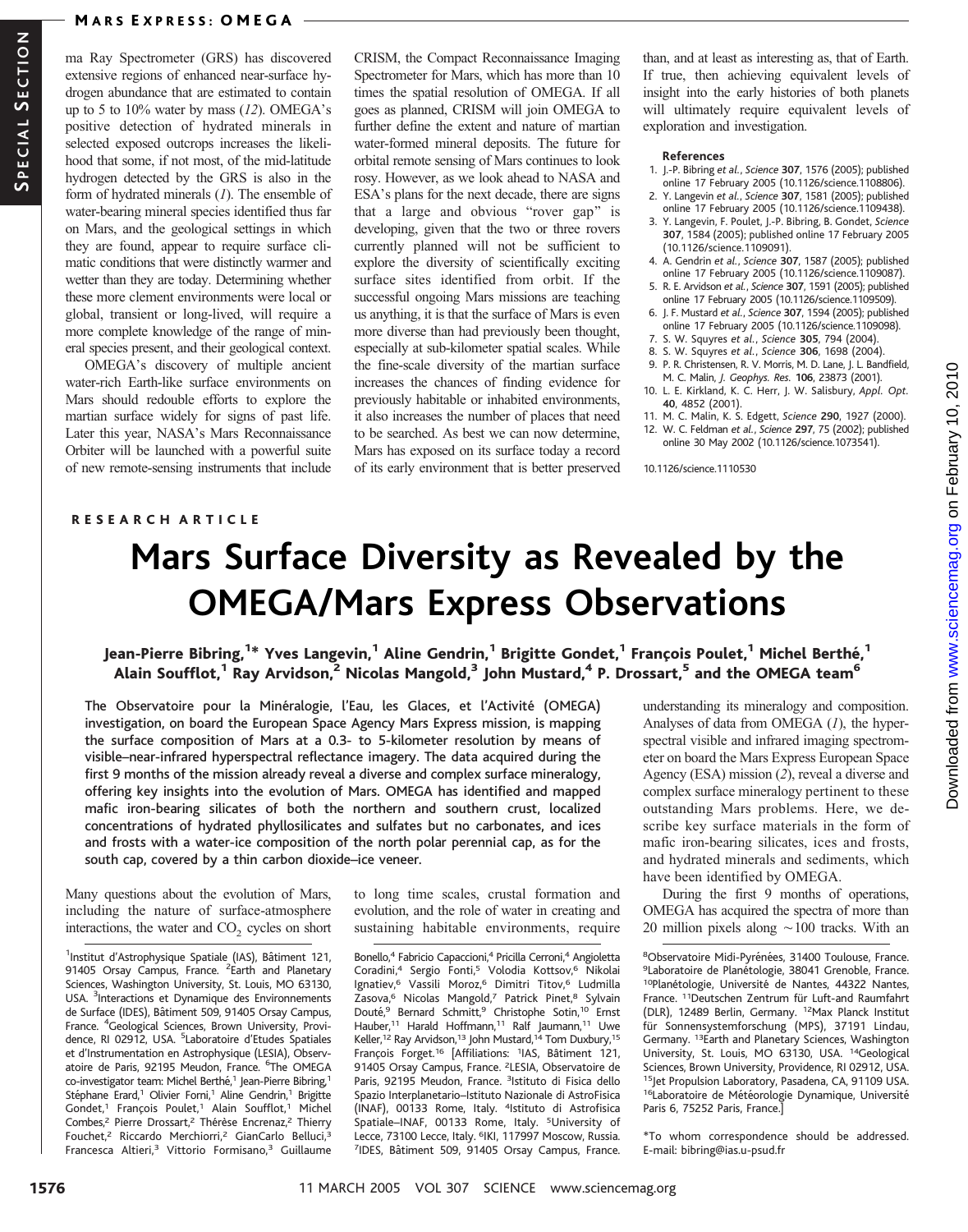instantaneous field of view (IFOV) of 1.2 mrad (4.1 arc min), the pixel size depends on the altitude of observation and varies from 300 m, when imaged close to the orbit periapsis, up to 4.8 km from an altitude of 4000 km, whereas the cross-track FOV varies from 16 to 128 IFOV  $(1.1^{\circ}$  to 8.8°). For each resolved pixel, OMEGA acquires the spectrum in 352 contiguous channels covering 0.35 to 5.1 µm. The spectral sampling is 7 nm, 14 nm, and 20 nm from 0.35 to 1.0  $\mu$ m, 1.0 to 2.5  $\mu$ m, and 2.5 to 5.1  $\mu$ m, respectively. The spectral range and resolution have been chosen to allow the identification of major surface and atmospheric species by their diagnostic spectral absorption features, essentially in the solar reflected spectrum and, beyond  $4 \mu m$ , in the planetary thermal emission.

The Mars Express orbit is almost polar (with an inclination of  $86.6^{\circ}$ ) and highly elliptical, with a period of 6.72 hours (7.58 hours during the first 100 days). Because of the large value of the J2 term of the Mars gravitational field, the periapsis precesses in latitude by  $\sim$  20 $^{\circ}$  per month. The

Fig. 1. Evolution of the latitude of the orbit periapsis as a function of time, expressed in date, orbit number, and solar longitude,  $L<sub>s'</sub>$  along the nominal Mars Express mission. The colors illustrate the illumination conditions at pericenter in solar elevation.

Fig. 2. Distribution of the HCPs (left) and LCPs (right) from the TES/MGS (top) and OMEGA/Mars Express (bottom) spectral imagers. OMEGA confirms the TES mapping of HCPs, obtained at moderate (>3 km) resolution, identifies and maps LCPs, and locates at higher resolution  $( $1 \text{ km}$ )$  a variety of areas with strong mafic features.

period has been selected so as to obtain a drift in latitude that enables the spacecraft in principle to cover the entire planet and to observe all regions at high resolution during the 1-martian-year nominal mission, with longitudinal (cross-track) nadir offsets. Figure 1 illustrates the evolution of the periapsis latitude as a function of time together with the illumination conditions. It indicates that, in the OMEGA data set acquired so far, the southern polar cap, observed at the very beginning of the mission, and northern latitude areas have been observed at medium resolution, with only the southern midlatitude zones covered at high resolution. The coverage of northern latitude areas will be performed from October 2004 until March 2005.

Mafic and ultramafic minerals. OMEGA can identify pyroxene and olivine; it discriminates between the high-calcium pyroxenes (HCPs, e.g., clinopyroxenes) and low-calcium pyroxenes (LCPs, e.g., orthopyroxenes) (3). HCPs dominate in low-albedo volcanic regions of Hesperian age (4), dark



High Ca Pyroxenes (HCP)

# sand, and crater ejecta. The HCP-rich zones match (Fig. 2) the Thermal Emission Spectrometer (TES) data unit identified at medium resolution ( $> 3$  km) as basalt rich (5). With its M ARS E XPRESS: OMEGA

higher resolution capability, OMEGA identifies HCPs in dark sand and crater ejecta. TES has not detected LCP-dominated surfaces (6), except for a few outcrops (7). OMEGA has indeed identified a large number of LCPrich areas where the high concentrations of LCP occur as moderate to bright outcrops in older, Noachian terrains. This is consistent with previous visible-infrared (vis-IR) analyses (8).

The northern plains of Mars, as well as highlatitude regions in the south, exhibit a distinct emissivity in TES data that has been interpreted as andesitic basalt requiring high-silica glass (5) or altered basalt requiring sheet silicates (9). In the OMEGA data of these regions, absorption features due to primary iron-bearing, wellordered, crystalline igneous constituents are weak to absent. This could indicate that the surface material of these areas is dominated by mafic (or impact) glasses  $(10, 11)$  and/or was altered by a major weathering process. However, the resulting minerals, although highly oxidized, do not show enrichment in hydrated phases (see below).

Olivine was found in a few specific areas (3, 7, 12), mainly in crater floors, in crater rims in the southern highlands and in association with volcanic rocks in and around Syrtis Major. A typical olivine-rich outcrop in the southern hemisphere has a composition, derived through modeling (13), in which olivine represents  $\sim$ 30% by volume. The area exhibiting the highest olivine content is in Nili Fossae, as previously identified by Mars Global Surveyor (MGS)/TES (6).

Mafic-rich zones, with the presence of large concentration of olivine, were also found within the craters  $>20$  km in diameter and in some of

**ples** 

Low Ca Pyroxenes (LCP)



**OMEGA** 

**TES**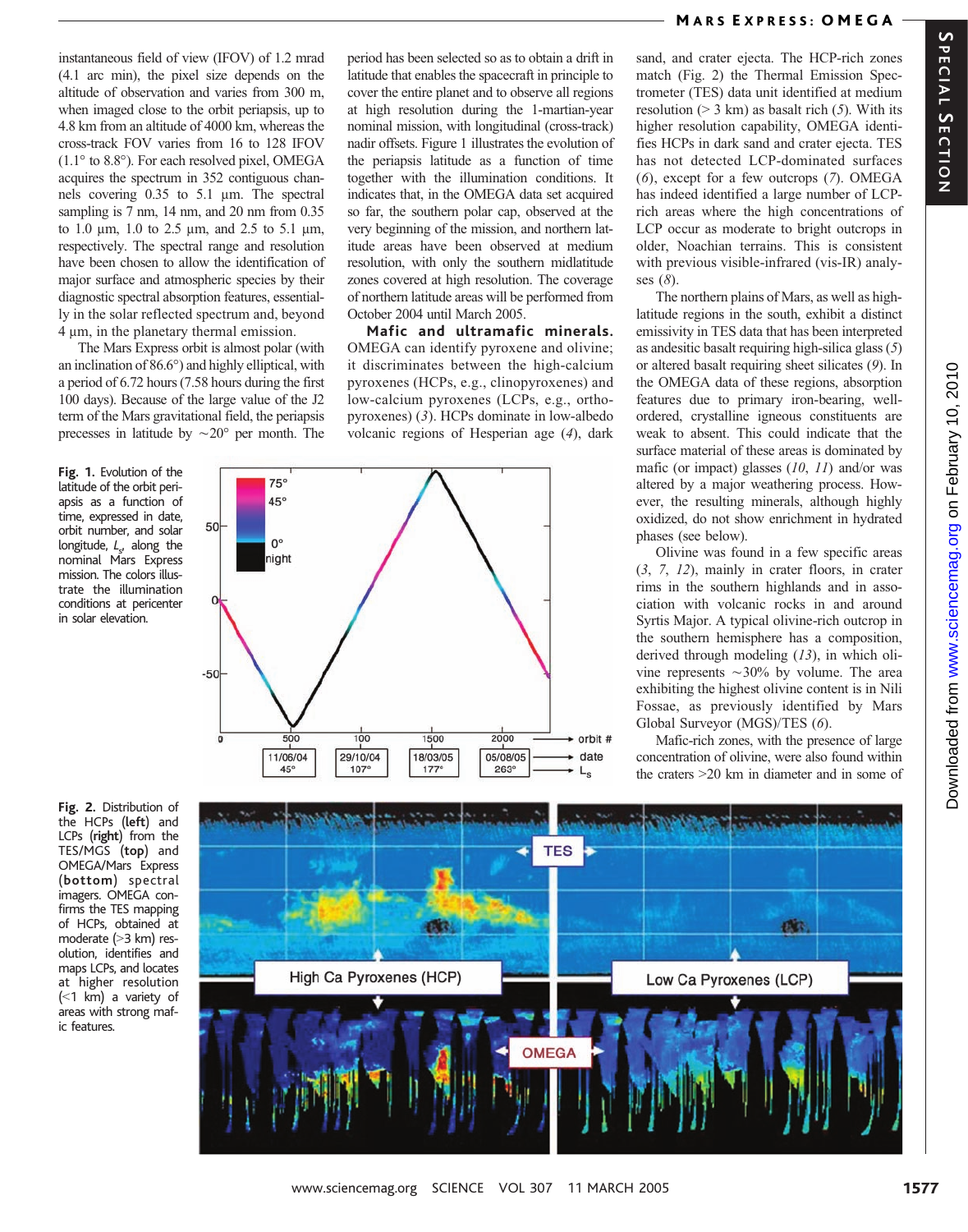their lobate ejecta in the northern plains of Vastitas Borealis (Fig. 3). It cannot be entirely ruled out that these zones, which appear as localized aeolian deposits in the available Mars Orbiter Camera (MOC) images, have been selectively trapped inside the craters after having been transported from remote areas.



Fig. 3. Identification of olivine-rich craters within Vastitas Borealis: OMEGA coverage of an area including the Mie crater. The NIR albedo (at 1.3  $\mu$ m) shows (left) the presence of three craters, 20 km to 50 km in diameter. The olivine map (right) exhibits an olivine-rich spot (in blue) within the larger crater, fainter in the smaller ones.

However, given the distances from the southern crust, a much denser atmosphere would be required. If accumulated in the early history of Mars, one would not expect these deposits to be present in most impact craters of the northern plains and not further altered, as was the surrounding material. Therefore, we consider that they constitute in-place material, excavated from beneath the northern plains cover, exposing underlying crustal and/or lava materials recently enough not to have been further altered entirely. Their composition thus reflects that of the northern crust, with an olivine abundance of up to  $\sim$ 30% volume.

Surface ices and frosts. During the first weeks after orbit insertion, corresponding to the late summer of the martian southern hemisphere, OMEGA identified the components of the perennial south polar cap  $(14)$ : a thin bright CO<sub>2</sub> veneer, no more than some 10 m in thickness as derived from the MOC/MGS high-resolution images  $(15)$ , covers a massive and extended glacier made of  $H_2O$  ice mixed with dust, which could not be distinguished from the surrounding materials in the previous Viking and MOC visible images. During the northern spring up to the summer solstice (20 September 2004), OMEGA monitored the defrosting of the northern areas. During this period (Fig. 4), the  $CO<sub>2</sub>$  frost sublimated, whereas the  $H_2O$  ice retreated, with the receding edge of the seasonal cap constituted of  $H_2O$  frost (with no residual  $CO_2$ ). The  $CO_2$ defrost ended before  $L<sub>s</sub> \sim 90^{\circ}$ , exposing a large water-rich residual cap (Fig. 5, right), corresponding to the bright areas mapped by the Viking Orbiter (Fig. 5, left).

By comparison with laboratory measurements of grain size and temperature effects on the near-infrared (NIR) spectra and modifying the depth and slopes of the 1.23-, 1.5-, 1.65-, and 2.0-um absorption bands, we can assess from the OMEGA spectra the variation in surface water ice properties in terms of mean size and temperature (16). The water ice covering the southern cap is colder  $(T < 180 \text{ K})$  than that constituting the northern cap  $(T > 200 \text{ K})$ , consistent with the TES/MGS findings (17). The seasonal water frost of the north cap is much finer  $(\leq 100 \mu m)$  than the underlying permanent water ice  $(\sim 1$  mm) (16).

Hydrated minerals and ferric oxides. OMEGA detects hydrated minerals by the overtones and combinations of the  $v_1$  (symmetric O–H stretch),  $v_2$  (H–O–H bend), and  $v_3$ (asymmetric O–H stretch) absorption features at  $\sim$ 1.4 µm (shallow),  $\sim$ 1.9 µm (deeper), and  $\sim$ 3 mm (large and saturated). Every OMEGA spectrum exhibits a strong  $3-\mu m$  absorption, and there is no apparent systematic correlation with other compositional or morphological parameters. This is caused by the presence of a few percent of water strongly bound in minerals in the soils and surface materials (18, 19). The band strengths are strongly correlated to albedo. When they are corrected for albedo (20), a trend appears, with the brightest soil (NIR albedo  $> 0.30$ ) exhibiting the strongest  $3.0$ -µm band (Fig. 6, A and B).

The 1.9-um feature is found in a variety of hydrated minerals, hydroxides, phyllosilicates, and salts and serves as an indicator of these important minerals. Their precise composition is determined by diagnostic companion absorption features, such as the sharp metal-OH



Fig. 4.  $CO<sub>2</sub>$  and H<sub>2</sub>O frost evolution on the northern polar cap over the spring. These false color maps illustrate the evolution with time of the frost coverage during the northern spring, from red (0%) to dark blue (100%): The

 $CO<sub>2</sub>$  frost regresses to leave a H<sub>2</sub>O perennial polar cap, mapped in Fig. 5. A contribution of H<sub>2</sub>O ice within the CO<sub>2</sub> ice absorption band used to build the upper images appears as the orange to green areas in the  $CO<sub>2</sub>$  maps.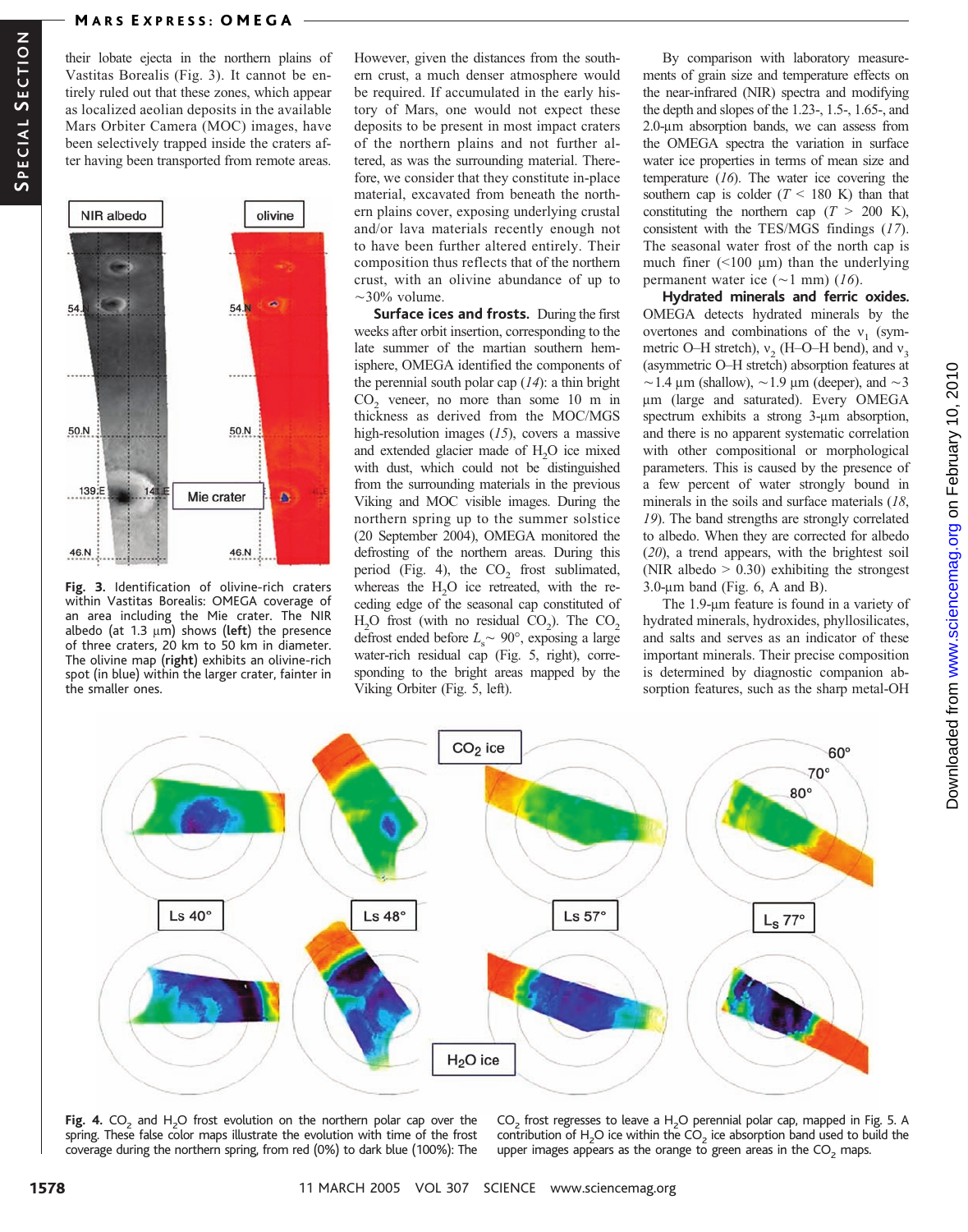# M ARS E XPRESS: OMEGA







Fig. 5. Perennial northern polar cap. Viking visible image (left) (acquired from  $L_s$  from  $110^\circ$  to  $155^\circ$ ) and OMEGA  $H<sub>2</sub>O$  map (right) (acquired from  $L_s$  from 93 $\degree$  to 98 $\degree$ ). The bright areas are dominated by water ice, when the  $CO<sub>2</sub>$  has entirely sublimated away. The blue to red false colors correspond to different water ice spectra: the blue ice is finer and colder, whereas the red one is coarser and warmer.

bands in the  $2.15$ - to  $2.4$ -µm region. As an example, OMEGA has unambiguously identified the mineral nontronite by its distinct 2.28-um absorption. Nontronite, known to originate from the alteration of mafic to ultramafic igneous rocks, is the most abundant phyllosilicate detected by OMEGA (Fig. 7).

In contrast to the 3-um feature present in all surface materials, the  $1.9$ - $\mu$ m feature tracing hydrated minerals is identified in a few specific areas only and in particular within unburied cratered units, such as those expanding out of Nili Fossae in the northern part of Syrtis Major (Fig. 6C). Enrichment in hydrated minerals is identified around an old impact crater (Fig. 6, D and E); this contrasts with the lack of detection of hydrated minerals in the volcanic outflows from Nili Patera, which buried most of the ancient terrains. These OMEGA observations point toward a hydrolytic alteration process more prevalent in the early (Noachian) history of Mars.

No enrichment in hydrated minerals is observed in lobate craters (as expected from impacts into permafrost-rich sublayers) nor within MOC/MGS-identified gully-rich slopes. Similarly, there is no definite identification of phyllosilicates within the soil covering extended areas, such as the large northern plains: This indicates that the alteration process that transformed the volcanic minerals into highly oxidized ones, such as nanophase hematite, does not seem to have led to water-rich compounds.

Sedimentary minerals. We have looked for carbonates and so far have not found areas with amounts above the OMEGA detection limit of a few percent in mass. A variety of units have been mapped: areas exhibiting hydrated minerals, layered deposits, fluvial floors, and ejecta of deep craters within Vastitas Borealis. The surface resolution of most observations is still only in the  $1-$  to  $3-km$  range. With  $CO<sub>2</sub>$  ice in the



Fig. 6. Hydrated minerals; example of the Syrtis Major area. OMEGA identifies hydration (bound and adsorbed water) by the 3-µm saturated feature, in  $(B)$  and corrected for the lambertian albedo (A), and the hydrated minerals by their 1.9- $\mu$ m band (C). The 3- $\mu$ m band depth increases with albedo, whereas hydrated minerals are predominantly located in older cratered areas, as shown here in Nili Fossae. In Syrtis Major (D and E), the ancient crater ejecta exhibit hydrated minerals (red arrows), whereas the more recent lava flows are essentially free of them. The red arrow in (C) indicates the location of nontronite (Fig. 7). Color scales from blue to red indicate the range 0.05 to 0.4 in (A), 0.3 to 0.6 in (B), 0.02 to 0.06 in (C), and 0.02 to 0.05 in (E).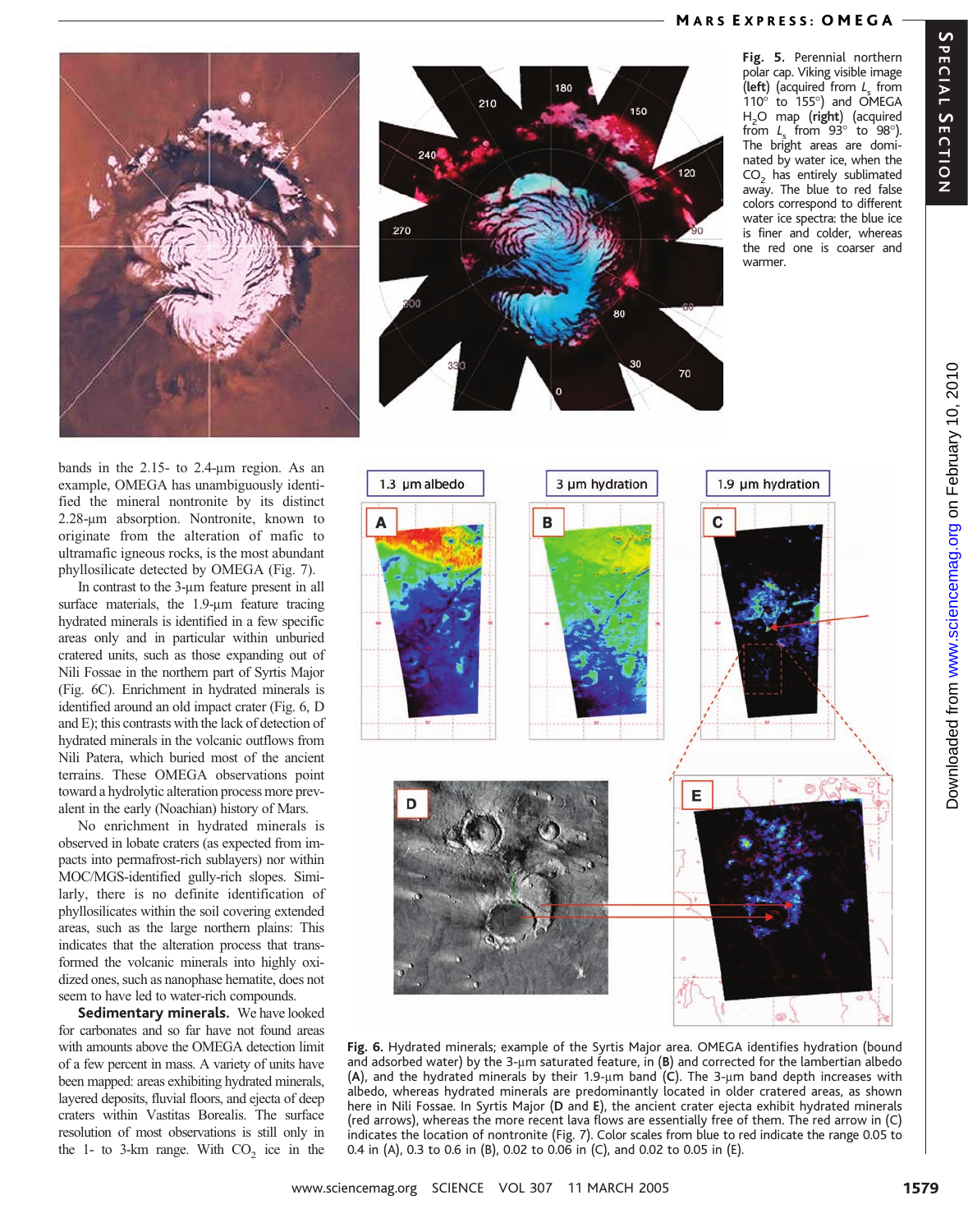### **MARS EXPRESS: OMEGA**



Fig. 7. Nontronite detection. The OMEGA spectrum of the area identified in Fig. 6C (red arrow) is shown in black (top spectrum), ratioed to a reference spectrum of the same session. Laboratory measurements provided by Brown University of a variety of phyllosilicates are shown below, with their diagnostic features in this spectral range. Nontronite is discriminated by its 1.42-, 1.93-, 2.29-, and 2.4- $\mu$ m absorption bands.

perennial southern polar cap constituting a thin veneer amounting for a small fraction of the present atmospheric  $CO<sub>2</sub>$ , the absence of carbonates, if confirmed, would indicate that no major surface sink of  $CO_2$  is present. The initial  $CO_2$ , if indeed it represented a much higher content, would then have been lost from Mars rather than stored in surface reservoirs after having been dissolved in long-standing bodies of water. This scenario would be consistent with a view (21) derived from the  $N_2/CO_2$  ratio, which is essentially identical in Mars and in Venus, and similar to the terrestrial ratio if one considers the carbonate-rich surface rocks as the sink of the initial terrestrial  $CO<sub>2</sub>$ . If the three terrestrial bodies are assumed to have accreted a similar volatile inventory, one would not expect that at Mars two entirely different processes with CO<sub>2</sub> transformed into carbonates, whereas  $N_2$ , hardly precipitating as a mineral, lost by atmospheric escape, would lead to a huge depletion  $(> 99\%)$ of these two constituents with almost exactly the same efficiency. The present low martian atmospheric pressure would thus originate from atmospheric loss rather than a surface sink.

OMEGA has identified hydrated sulfates through their distinct vibrational overtones involving water and hydroxyl in the 1- to 2.5-um region. Sulfates would thus constitute



Fig. 8. Sulfate-rich layer deposit. Within Valles Marineris, Juventae Chasma is a 2.5-km-high and  $\sim$  40-km-long layered deposit, imaged in this spectacular three-dimensional view (30) by the HRSC/Mars Express camera. Superimposed on the corresponding black and white MOC/MGS image is the mapping of the sulfates obtained by OMEGA, with gypsum (blue) dominating in the layered strata and kieserite (red) expanding around.

the best record of a  $H_2O$ -driven past activity. Up to now, these salts have been identified by OMEGA in a variety of specific locations: within Valles Marineris and in Aram Chaos, essentially in association with light-toned layered deposits (22), and as large regional units in Terra Meridiani (23) and close to the perennial northern polar cap (24). Not all lighttoned layered deposits, however, show evidence for sulfates, such as the White Rock area within Pollack crater: OMEGA confirms, with sub-km-resolution mapping, the lack of evidence for an aqueous origin (25).

Magnesium sulfates (kieserite,  $MgSO<sub>4</sub>$ .  $H_2O$ ) and calcium sulfates (gypsum, CaSO<sub>4</sub> ·  $2 H<sub>2</sub>O$ ) have been identified. In at least one location, Juventae Chasma, kieserite appears as covering and surrounding a massive stratified deposit likely made of layers of gypsum  $(CaSO<sub>4</sub> \cdot 2 H<sub>2</sub>O)$ (Fig. 8). In Terra Meridiani, a surface layer of sulfates is also found on etched terrains (26) northeast of the Opportunity landing site (OLS). It is likely that the sulfate-rich outcrops found by Opportunity in OLS belong to the same unit and were brought as patches to surface by erosion. Hydrogen enrichment was found by Gamma Ray Spectrometer/Odyssey in low latitude areas and attributed to hydrated minerals rather than subsurface ice (27). The hydrated minerals detected by OMEGA could be present within a much more extended subsurface layer, appearing at the surface in only a few places. This could also be the case of the wide sulfate-rich area associated with longitudinal dunes within the north polar cap (24): It could indicate that hydrogen-rich areas mapped by GRS at high latitude do include water ice–rich terrains and hydrated minerals spread over much wider areas, with a fraction only exposed to the surface by erosion.

As detected by OMEGA, sulfate deposits are commonly associated with hydrated silicates and/or ferric oxides at a regional and local scale; however, they are not strictly correlated at a pixel level. This would indicate that although sulfates and oxidized minerals bear a large commonality in origin, they have experienced a likely physical sorting process later.

The existence of sulfates requires water at the time of their formation. However, it does not necessarily imply that evaporation in long-standing bodies of water did occur. Other processes might have taken place, such as salt precipitation in supersaturated seeping water either evaporating or sublimating away out of water-rich ice, if the atmosphere was sufficiently tenuous, cold, and dry for water not to be stable in liquid state at the surface of the planet. Water could have been brought to the surface either as liquid or frost and made acidic by volcanic outgassing, with H2S reacting with atmospheric O to form  $H_2SO_4$ . Sulfates would thus originate from the acidic rain or frost alteration of basalts, with olivine altered into magnesiumrich to iron-rich sulfates and HCP into calciumrich sulfates (28).

Conclusions. The analyses of the NIR hyperspectral reflectance data OMEGA has acquired so far indicate that the surface of Mars exhibits a large diversity in composition, in particular at small spatial scales  $(\sim 1 \text{ km})$ . At seasonal time scales, compositional variation is dominated by the  $CO<sub>2</sub>$  cycle, the soil transportation, and the sequences of condensation and sublimation of the polar frosts, primarily made of both  $CO_2$  and  $H_2O$ . At geological time scales, the surface diversity originates from a coupled evolution of the magmatic, volcanic, and alteration history of Mars, with no major role played